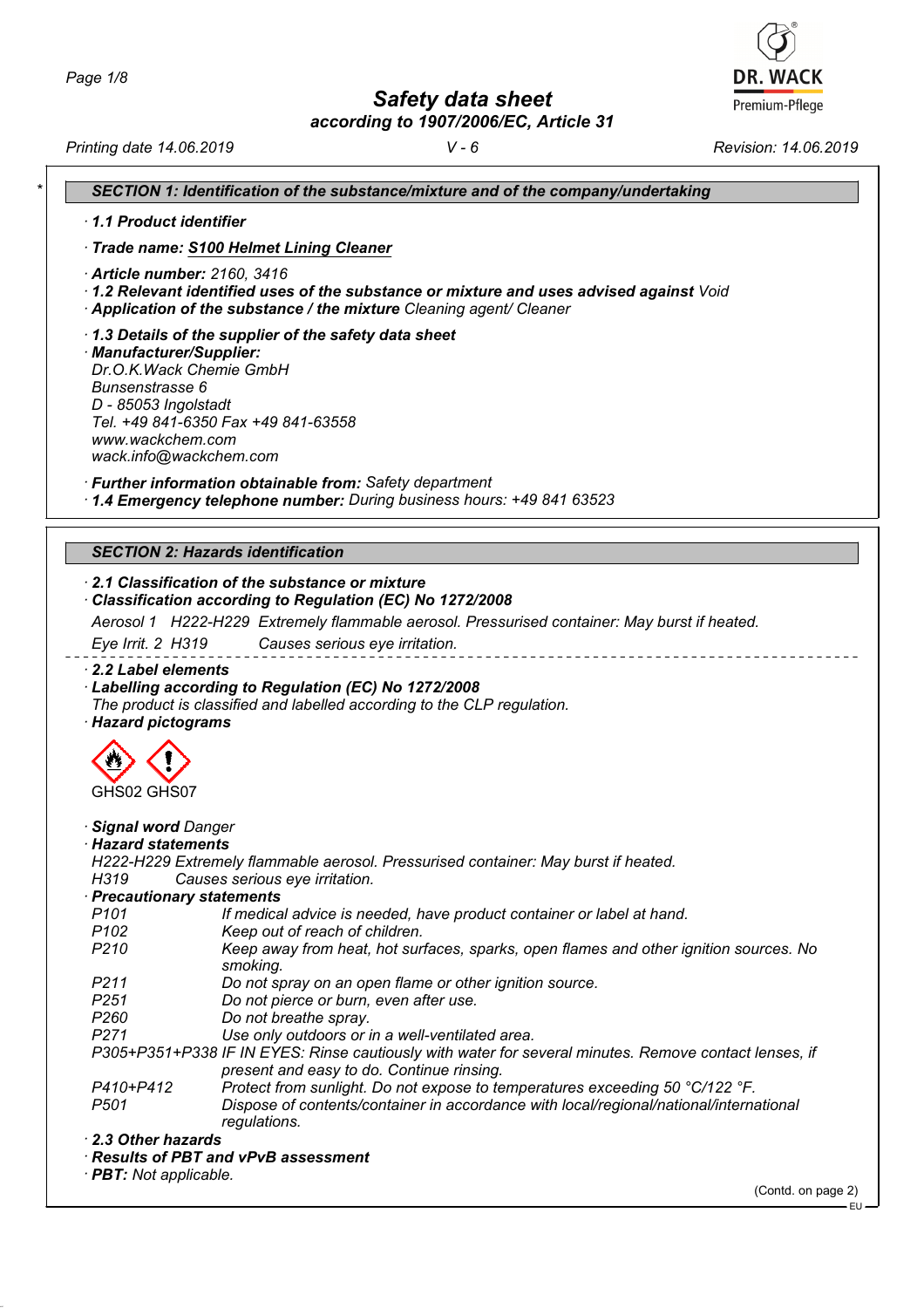

*Printing date 14.06.2019 V - 6 Revision: 14.06.2019*

(Contd. of page 1)

*Trade name: S100 Helmet Lining Cleaner*

*· vPvB: Not applicable.*

## *SECTION 3: Composition/information on ingredients*

*· 3.2 Mixtures*

*· Description: Mixture of the substances with nonhazardous additions.*

| · Dangerous components:                                           |                                                                                                                                                     |            |
|-------------------------------------------------------------------|-----------------------------------------------------------------------------------------------------------------------------------------------------|------------|
| CAS: 64-17-5<br>EINECS: 200-578-6                                 | ethanol<br>Flam. Lig. 2, H225; Eye Irrit. 2, H319<br>Reg.nr.: 01-2119457610-43-xxxx Specific concentration limit: Eye Irrit. 2; H319: C $\geq$ 50 % | $3 - 10\%$ |
| CAS: 106-97-8<br>EINECS: 203-448-7                                | butane<br>Flam. Gas 1, H220; Press. Gas (Comp.), H280                                                                                               | $3 - 5%$   |
| CAS: 74-98-6<br>EINECS: 200-827-9                                 | propane<br>Flam. Gas 1, H220; Press. Gas (Comp.), H280                                                                                              | $3 - 5%$   |
| CAS: 68155-09-9<br>EINECS: 268-938-5<br>Reg.nr.: 01-2119488703-29 | Amides, coco, N-(3-(dimethylamino) propyl), N-oxides<br>Eye Dam. 1, H318; Acute Tox. 4, H302; Skin Irrit. 2, H315                                   | $1 - 3%$   |
| · SVHC None                                                       |                                                                                                                                                     |            |

*· Additional information: For the wording of the listed hazard phrases refer to section 16.*

## *SECTION 4: First aid measures*

- *· 4.1 Description of first aid measures*
- *· General information: Take affected persons out into the fresh air.*
- *· After inhalation:*
- *Supply fresh air.*

*Seek medical treatment in case of complaints.*

- *· After skin contact: Rinse with warm water.*
- *· After eye contact:*
- *Rinse opened eye for several minutes under running water. If symptoms persist, consult a doctor.*
- *· After swallowing:*
- *If swallowed, do not induce vomiting: seek medical advice immediately and show this container or label.*
- *· 4.2 Most important symptoms and effects, both acute and delayed No further relevant information available.*
- *· 4.3 Indication of any immediate medical attention and special treatment needed No further relevant information available.*

## *SECTION 5: Firefighting measures*

*· 5.1 Extinguishing media · Suitable extinguishing agents: Carbon dioxide Fire-extinguishing powder Water haze Foam*

*· For safety reasons unsuitable extinguishing agents: Water with full jet*

*· 5.2 Special hazards arising from the substance or mixture*

*Formation of toxic gases is possible during heating or in case of fire.*

(Contd. on page 3)

*<sup>·</sup> 5.3 Advice for firefighters*

*<sup>·</sup> Protective equipment: Wear self-contained respiratory protective device.*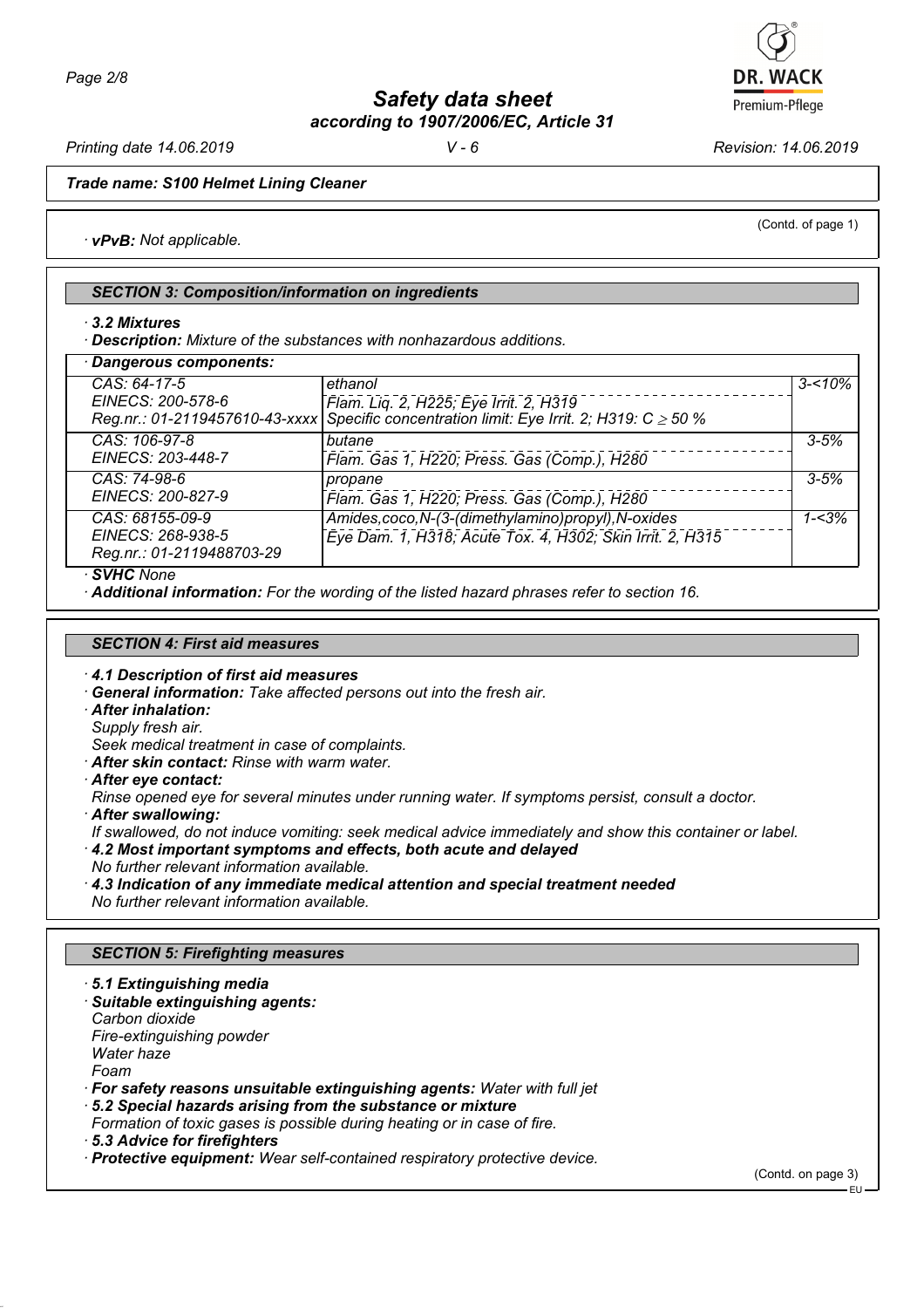*Printing date 14.06.2019 V - 6 Revision: 14.06.2019*

(Contd. of page 2)

*Trade name: S100 Helmet Lining Cleaner*

## *· Additional information*

*Cool endangered receptacles with water spray. Danger of bursting.*

## *SECTION 6: Accidental release measures*

*· 6.1 Personal precautions, protective equipment and emergency procedures Keep away from ignition sources. Ensure adequate ventilation Particular danger of slipping on leaked/spilled product. · 6.2 Environmental precautions: No special measures required. Do not allow to enter sewers/ surface or ground water. · 6.3 Methods and material for containment and cleaning up: Pick up mechanically. Clean the affected area carefully; suitable cleaners are: Warm water · 6.4 Reference to other sections See Section 7 for information on safe handling. See Section 8 for information on personal protection equipment. See Section 13 for disposal information.*

## *SECTION 7: Handling and storage*

*· 7.1 Precautions for safe handling Ensure good ventilation/exhaustion at the workplace.*

*· Information about fire - and explosion protection: Keep ignition sources away - Do not smoke.*

*Pressurised container: protect from sunlight and do not expose to temperatures exceeding 50°C, i.e. electric lights. Do not pierce or burn, even after use.*

*Do not spray onto a naked flame or any incandescent material.*

*· 7.2 Conditions for safe storage, including any incompatibilities*

- *· Storage:*
- *· Requirements to be met by storerooms and receptacles: Store in a cool location.*

*Observe official regulations on storing packagings with pressurised containers.*

*· Information about storage in one common storage facility: Store away from foodstuffs. · Further information about storage conditions:*

*Store in a cool place. Heat will increase pressure and may lead to the receptacle bursting. Protect from heat and direct sunlight.*

*· 7.3 Specific end use(s) No further relevant information available.*

## *SECTION 8: Exposure controls/personal protection*

*· Additional information about design of technical facilities: No further data; see item 7.*

*· 8.1 Control parameters*

*· Ingredients with limit values that require monitoring at the workplace:*

*The product does not contain any relevant quantities of materials with critical values that have to be monitored at the workplace.*

*· DNELs*

## *64-17-5 ethanol*

*Oral DNEL system. effects (long-term) 87 mg/kg KG/Tag (Consumer)*

(Contd. on page 4)

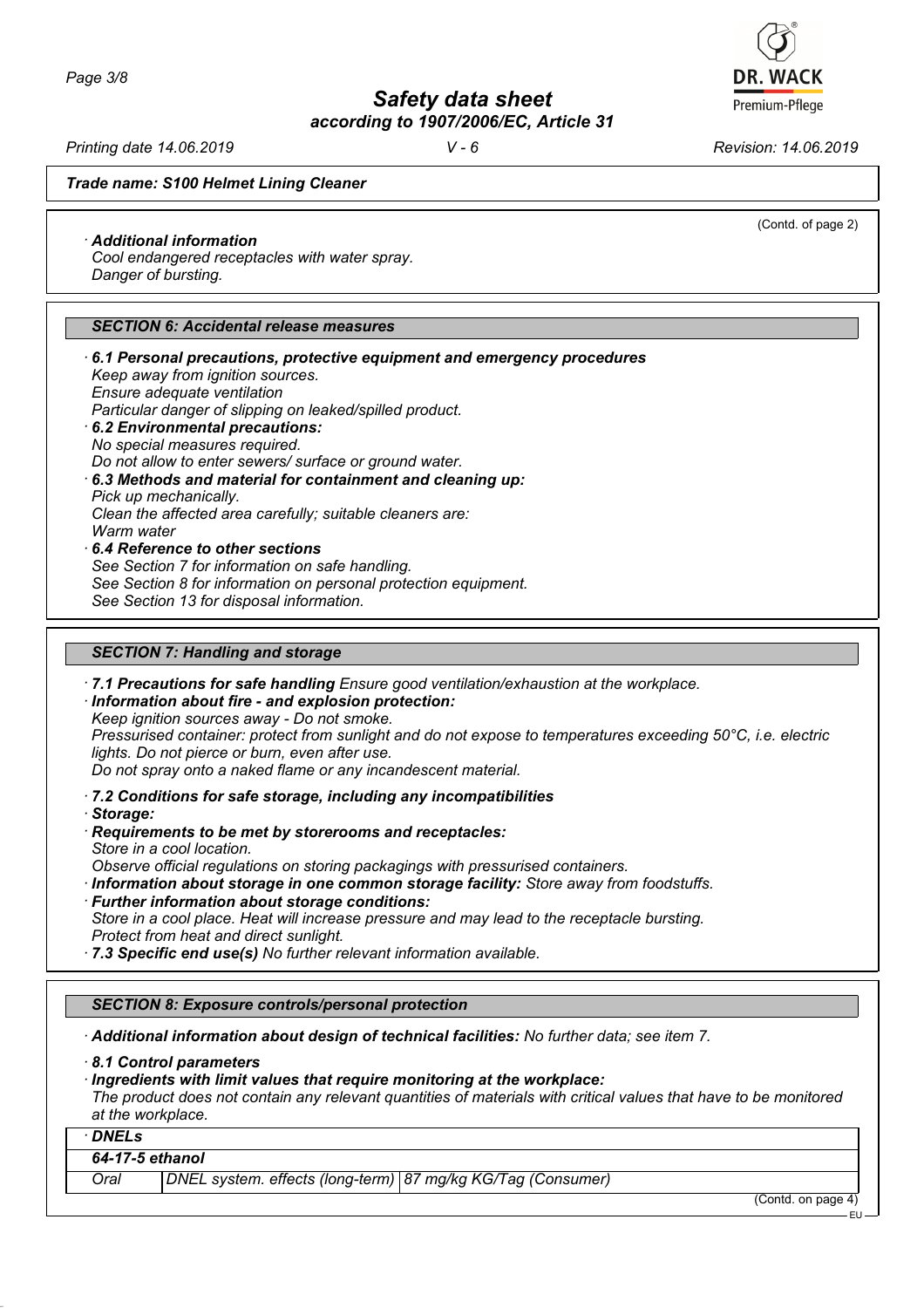**DR. WACK** Premium-Pflege

*Printing date 14.06.2019 V - 6 Revision: 14.06.2019*

*Trade name: S100 Helmet Lining Cleaner*

|                                                 |                                                                                                                                                                                 | (Contd. of page 3)                                                                                                                                                                                                                                                                                                                                                                                                                                                                                                                                                                                                                                                                         |
|-------------------------------------------------|---------------------------------------------------------------------------------------------------------------------------------------------------------------------------------|--------------------------------------------------------------------------------------------------------------------------------------------------------------------------------------------------------------------------------------------------------------------------------------------------------------------------------------------------------------------------------------------------------------------------------------------------------------------------------------------------------------------------------------------------------------------------------------------------------------------------------------------------------------------------------------------|
| Dermal                                          | <b>DNEL</b> systemic effects                                                                                                                                                    | 343 mg/kg (Worker)                                                                                                                                                                                                                                                                                                                                                                                                                                                                                                                                                                                                                                                                         |
|                                                 | DNEL system. effects (long-term)                                                                                                                                                | 206 mg/kg KG/Tag (Consumer)                                                                                                                                                                                                                                                                                                                                                                                                                                                                                                                                                                                                                                                                |
|                                                 | Inhalative   DNEL system. effects (long-term)                                                                                                                                   | 114 mg/m <sup>3</sup> (Consumer)                                                                                                                                                                                                                                                                                                                                                                                                                                                                                                                                                                                                                                                           |
|                                                 |                                                                                                                                                                                 | 950 mg/m <sup>3</sup> (Worker)                                                                                                                                                                                                                                                                                                                                                                                                                                                                                                                                                                                                                                                             |
|                                                 | DNEL local effects (short-term)                                                                                                                                                 | 950 mg/m <sup>3</sup> (Consumer)                                                                                                                                                                                                                                                                                                                                                                                                                                                                                                                                                                                                                                                           |
|                                                 |                                                                                                                                                                                 | $1,900$ mg/m <sup>3</sup> (Worker)                                                                                                                                                                                                                                                                                                                                                                                                                                                                                                                                                                                                                                                         |
| · PNECs                                         |                                                                                                                                                                                 |                                                                                                                                                                                                                                                                                                                                                                                                                                                                                                                                                                                                                                                                                            |
| 64-17-5 ethanol                                 |                                                                                                                                                                                 |                                                                                                                                                                                                                                                                                                                                                                                                                                                                                                                                                                                                                                                                                            |
|                                                 | PNEC 0.79 mg/l (Meerwasser)                                                                                                                                                     |                                                                                                                                                                                                                                                                                                                                                                                                                                                                                                                                                                                                                                                                                            |
|                                                 | 0.96 mg/l (fresh water)                                                                                                                                                         |                                                                                                                                                                                                                                                                                                                                                                                                                                                                                                                                                                                                                                                                                            |
|                                                 |                                                                                                                                                                                 | Additional information: The lists valid during the making were used as basis.                                                                                                                                                                                                                                                                                                                                                                                                                                                                                                                                                                                                              |
| Protective gloves                               | Wash hands before breaks and at the end of work.<br>Avoid contact with the eyes.<br>Respiratory protection: Not necessary if room is well-ventilated.<br>· Protection of hands: |                                                                                                                                                                                                                                                                                                                                                                                                                                                                                                                                                                                                                                                                                            |
| Material of gloves<br>application.<br>observed. | Nitrile rubber, NBR<br>· Penetration time of glove material<br>· Eye protection: Safety glasses                                                                                 | The glove material has to be impermeable and resistant to the product/ the substance/ the preparation.<br>Selection of the glove material on consideration of the penetration times, rates of diffusion and the degradation<br>The selection of the suitable gloves does not only depend on the material, but also on further marks of quality<br>and varies from manufacturer to manufacturer. As the product is a preparation of several substances, the<br>resistance of the glove material can not be calculated in advance and has therefore to be checked prior to the<br>The exact break trough time has to be found out by the manufacturer of the protective gloves and has to be |
|                                                 | <b>SECTION 9: Physical and chemical properties</b>                                                                                                                              |                                                                                                                                                                                                                                                                                                                                                                                                                                                                                                                                                                                                                                                                                            |
| Appearance:<br>Form:                            | 9.1 Information on basic physical and chemical properties<br><b>General Information</b>                                                                                         | Aerosol                                                                                                                                                                                                                                                                                                                                                                                                                                                                                                                                                                                                                                                                                    |
| Colour:                                         |                                                                                                                                                                                 | Light yellow                                                                                                                                                                                                                                                                                                                                                                                                                                                                                                                                                                                                                                                                               |
| Odour:                                          |                                                                                                                                                                                 | Fruit-like                                                                                                                                                                                                                                                                                                                                                                                                                                                                                                                                                                                                                                                                                 |
| <b>Odour threshold:</b>                         |                                                                                                                                                                                 | Not determined                                                                                                                                                                                                                                                                                                                                                                                                                                                                                                                                                                                                                                                                             |
| pH-value:                                       |                                                                                                                                                                                 | Void                                                                                                                                                                                                                                                                                                                                                                                                                                                                                                                                                                                                                                                                                       |
|                                                 | <b>Change in condition</b><br><b>Melting point/freezing point:</b><br>Initial boiling point and boiling range: -44 °C                                                           | Undetermined.                                                                                                                                                                                                                                                                                                                                                                                                                                                                                                                                                                                                                                                                              |
| · Flash point:                                  |                                                                                                                                                                                 | $-97 °C$                                                                                                                                                                                                                                                                                                                                                                                                                                                                                                                                                                                                                                                                                   |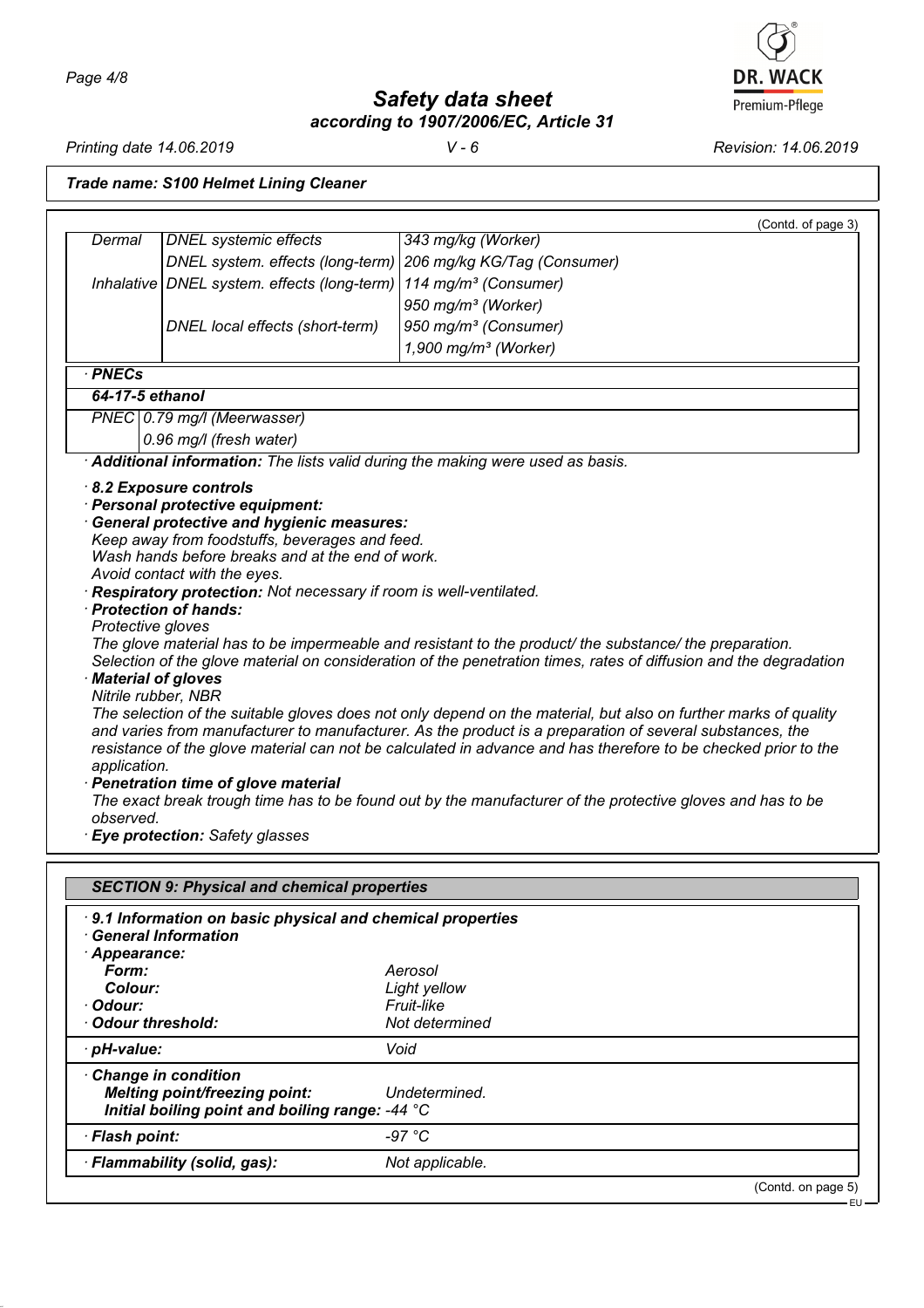

*Printing date 14.06.2019 V - 6 Revision: 14.06.2019*

EU

## *Trade name: S100 Helmet Lining Cleaner*

|                                           | (Contd. of page 4)                                       |
|-------------------------------------------|----------------------------------------------------------|
| · Ignition temperature:                   | 365 °C                                                   |
| · Decomposition temperature:              | Not determined.                                          |
| Auto-ignition temperature:                | Product is not selfigniting.                             |
| <b>Explosive properties:</b>              | In use, may form flammable/explosive vapour-air mixture. |
| · Explosion limits:                       |                                                          |
| Lower:                                    | Not determined                                           |
| <b>Upper:</b>                             | Not determined                                           |
| · Vapour pressure:                        | Not determined.                                          |
| · Density:                                | Not determined.                                          |
| · Relative density                        | Not determined.                                          |
| · Vapour density                          | Not determined.                                          |
| <b>Evaporation rate</b>                   | Not applicable.                                          |
| · Solubility in / Miscibility with        |                                                          |
| water:                                    | Fully miscible.                                          |
| · Partition coefficient: n-octanol/water: | Not determined.                                          |
| · Viscosity:                              |                                                          |
| Dynamic:                                  | Not determined                                           |
| Kinematic:                                | Not determined                                           |
| $\cdot$ 9.2 Other information             | No further relevant information available.               |

## *SECTION 10: Stability and reactivity*

*· 10.1 Reactivity No further relevant information available.*

*· 10.2 Chemical stability*

*· Thermal decomposition / conditions to be avoided:*

*Store in a cool place. Heat will increase pressure and may lead to the receptacle bursting.*

*· 10.3 Possibility of hazardous reactions Reacts with strong oxidising agents.*

*· 10.4 Conditions to avoid No further relevant information available.*

*· 10.5 Incompatible materials: Store away from oxidising agents.*

*· 10.6 Hazardous decomposition products:*

*No decomposition if used and stored according to specifications.*

*In case of fire, the following can be released:*

*Carbon monoxide and carbon dioxide*

## *SECTION 11: Toxicological information*

*· 11.1 Information on toxicological effects*

*· Acute toxicity Based on available data, the classification criteria are not met.*

|                 | LD/LC50 values relevant for classification: |                                           |  |  |
|-----------------|---------------------------------------------|-------------------------------------------|--|--|
| 64-17-5 ethanol |                                             |                                           |  |  |
| Oral            | LD50                                        | 10,470 mg/kg (rat)                        |  |  |
| Dermal          | LD50                                        | $ >2,000$ mg/kg (rabbit)                  |  |  |
|                 |                                             | Inhalative $ LC50/4 h  > 20 mg/l$ (mouse) |  |  |
|                 | 106-97-8 butane                             |                                           |  |  |
|                 | Inhalative $ LC50/4 h $ 658 mg/l (rat)      |                                           |  |  |
|                 |                                             | (Contd. on page 6)                        |  |  |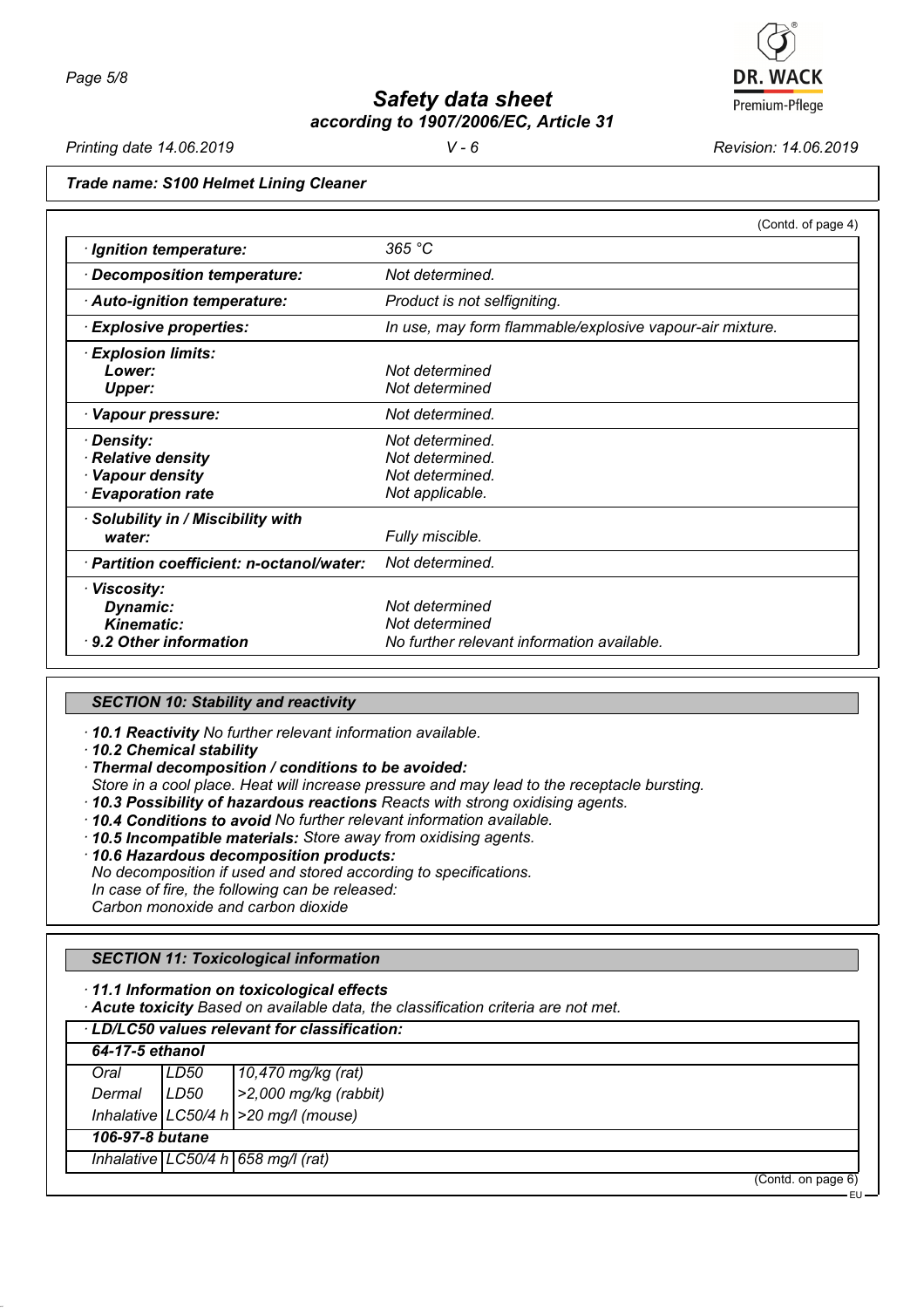*Page 6/8*

*Safety data sheet according to 1907/2006/EC, Article 31*

*Printing date 14.06.2019 V - 6 Revision: 14.06.2019*

*Trade name: S100 Helmet Lining Cleaner*

(Contd. of page 5) *68155-09-9 Amides,coco,N-(3-(dimethylamino)propyl),N-oxides Oral LD50 >2,000 mg/kg (rat) Dermal LD50 >2,000 mg/kg (rat) · Specific symptoms in biological assay: Not determined · Primary irritant effect: · Skin corrosion/irritation Based on available data, the classification criteria are not met. · Serious eye damage/irritation Causes serious eye irritation. · Respiratory or skin sensitisation Based on available data, the classification criteria are not met. · CMR effects (carcinogenity, mutagenicity and toxicity for reproduction) · Germ cell mutagenicity Based on available data, the classification criteria are not met. · Carcinogenicity Based on available data, the classification criteria are not met. · Reproductive toxicity Based on available data, the classification criteria are not met. · STOT-single exposure Based on available data, the classification criteria are not met. · STOT-repeated exposure Based on available data, the classification criteria are not met. · Aspiration hazard Based on available data, the classification criteria are not met. SECTION 12: Ecological information · 12.1 Toxicity · Aquatic toxicity: 64-17-5 ethanol EC50/48h >10,000 mg/l (daphnia magna) LC50/48h 8,140 mg/l (leuciscus idus) 68155-09-9 Amides,coco,N-(3-(dimethylamino)propyl),N-oxides LC50/96h 18 mg/l (oncorhynchus mykiss) EC50/48h 16 mg/l (daphnia magna) · 12.2 Persistence and degradability No further relevant information available. · 12.3 Bioaccumulative potential No further relevant information available. · 12.4 Mobility in soil No further relevant information available. · Additional ecological information: · General notes: The surfactant(s) contained in this preparation complies(comply) with the biodegradability criteria as laid down in Regulation (EC) No.648/2004 on detergents. Data to support this assertion are held at the disposal of the competent authorities of the Member States and will be made available to them, at their direct request or at the request of a detergent manufacturer. Water hazard class 1 (German Regulation) (Self-assessment): slightly hazardous for water Do not allow undiluted product or large quantities of it to reach ground water, water course or sewage system. · 12.5 Results of PBT and vPvB assessment · PBT: Not applicable. · vPvB: Not applicable. · 12.6 Other adverse effects No further relevant information available.*

## *SECTION 13: Disposal considerations*

*· 13.1 Waste treatment methods*

*· Recommendation Disposal must be made according to official regulations.*

*· European waste catalogue*

*16 00 00 WASTES NOT OTHERWISE SPECIFIED IN THE LIST*

(Contd. on page 7)

EU

# Premium-Pflege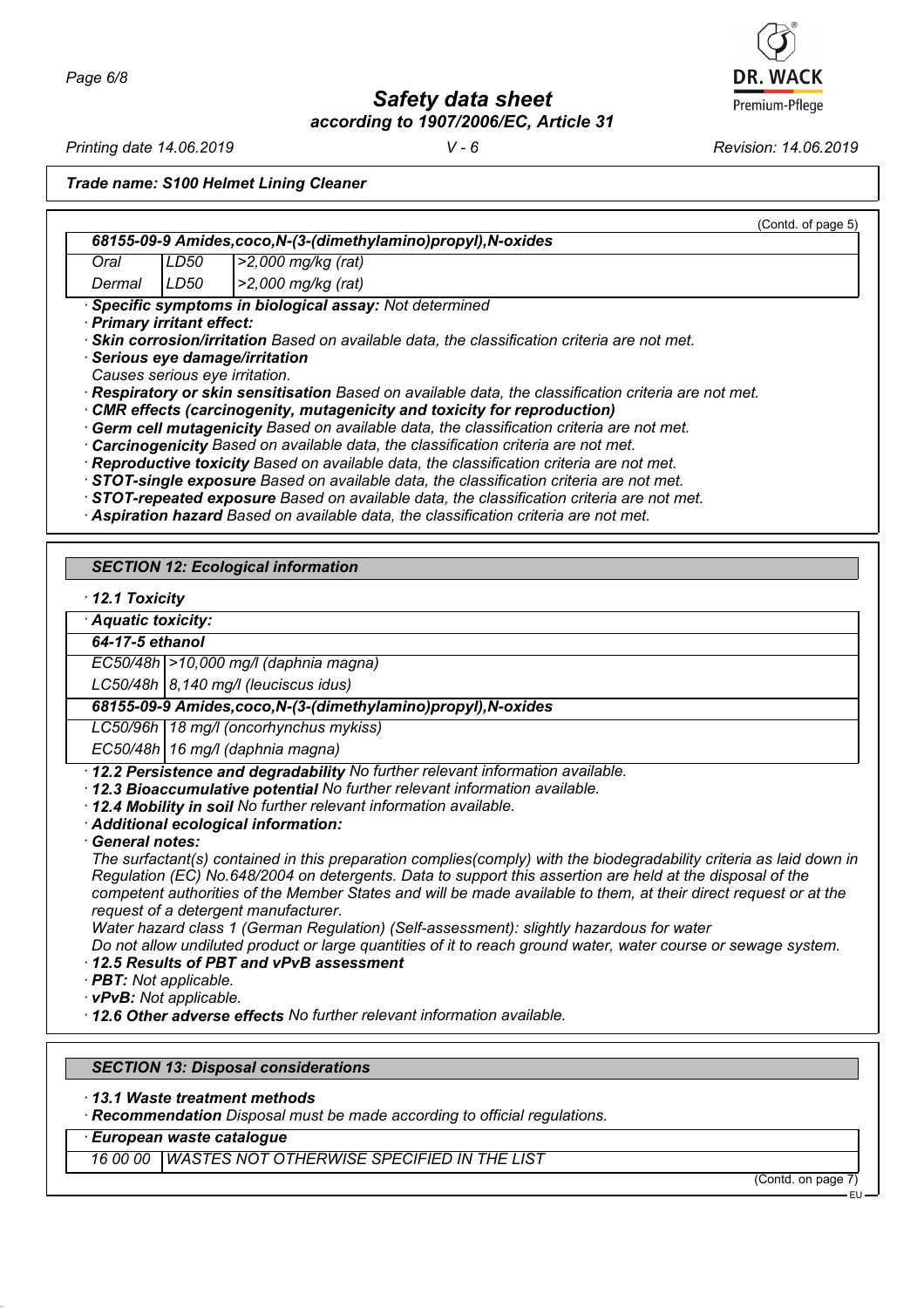*Safety data sheet*

*according to 1907/2006/EC, Article 31*

*Printing date 14.06.2019 V - 6 Revision: 14.06.2019*

**DR. WACK** 

*Trade name: S100 Helmet Lining Cleaner*

*16 05 00 gases in pressure containers and discarded chemicals 16 05 04\* gases in pressure containers (including halons) containing hazardous substances*

*· Uncleaned packaging:*

*· Recommendation: Disposal must be made according to official regulations.*

| <b>SECTION 14: Transport information</b>                                                                            |                                                                                                                                                                                                                                                                                                                                                                                                                                                                                                                                                                                                                             |
|---------------------------------------------------------------------------------------------------------------------|-----------------------------------------------------------------------------------------------------------------------------------------------------------------------------------------------------------------------------------------------------------------------------------------------------------------------------------------------------------------------------------------------------------------------------------------------------------------------------------------------------------------------------------------------------------------------------------------------------------------------------|
| 14.1 UN-Number<br>· ADR, IMDG, IATA                                                                                 | <b>UN1950</b>                                                                                                                                                                                                                                                                                                                                                                                                                                                                                                                                                                                                               |
| 14.2 UN proper shipping name<br>$·$ ADR<br>$\cdot$ IMDG<br>$·$ IATA                                                 | 1950 AEROSOLS<br><b>AEROSOLS</b><br>AEROSOLS, flammable                                                                                                                                                                                                                                                                                                                                                                                                                                                                                                                                                                     |
| 14.3 Transport hazard class(es)                                                                                     |                                                                                                                                                                                                                                                                                                                                                                                                                                                                                                                                                                                                                             |
| $\cdot$ ADR<br>· Class<br>· Label                                                                                   | 2 5F Gases.<br>2.1                                                                                                                                                                                                                                                                                                                                                                                                                                                                                                                                                                                                          |
| $·$ IMDG, IATA<br>· Class<br>· Label                                                                                | 2.1<br>2.1                                                                                                                                                                                                                                                                                                                                                                                                                                                                                                                                                                                                                  |
| 14.4 Packing group<br>· ADR, IMDG, IATA                                                                             | Void                                                                                                                                                                                                                                                                                                                                                                                                                                                                                                                                                                                                                        |
| 14.5 Environmental hazards:<br>· Marine pollutant:                                                                  | None<br>No                                                                                                                                                                                                                                                                                                                                                                                                                                                                                                                                                                                                                  |
| 14.6 Special precautions for user<br>Danger code (Kemler):<br>· EMS Number:<br>· Stowage Code<br>· Segregation Code | Warning: Gases.<br>$F-D$ , $S-U$<br>SW1 Protected from sources of heat.<br>SW22 For AEROSOLS with a maximum capacity of 1 litre:<br>Category A. For AEROSOLS with a capacity above 1 litre:<br>Category B. For WASTE AEROSOLS: Category C, Clear of<br>living quarters.<br>SG69 For AEROSOLS with a maximum capacity of 1 litre:<br>Segregation as for class 9. Stow "separated from" class 1<br>except for division 1.4.<br>For AEROSOLS with a capacity above 1 litre:<br>Segregation as for the appropriate subdivision of class 2.<br>For WASTE AEROSOLS:<br>Segregation as for the appropriate subdivision of class 2. |
| · 14.7 Transport in bulk according to Annex II of<br><b>Marpol and the IBC Code</b>                                 | Not applicable.                                                                                                                                                                                                                                                                                                                                                                                                                                                                                                                                                                                                             |
| · Transport/Additional information:                                                                                 |                                                                                                                                                                                                                                                                                                                                                                                                                                                                                                                                                                                                                             |
| $\cdot$ ADR<br>Limited quantities (LQ)<br><b>Excepted quantities (EQ)</b>                                           | 1L<br>Code: E0<br>Not permitted as Excepted Quantity                                                                                                                                                                                                                                                                                                                                                                                                                                                                                                                                                                        |
| · Transport category                                                                                                | 2                                                                                                                                                                                                                                                                                                                                                                                                                                                                                                                                                                                                                           |
|                                                                                                                     | (Contd. on page 8)<br>٠EU                                                                                                                                                                                                                                                                                                                                                                                                                                                                                                                                                                                                   |

Premium-Pflege

(Contd. of page 6)